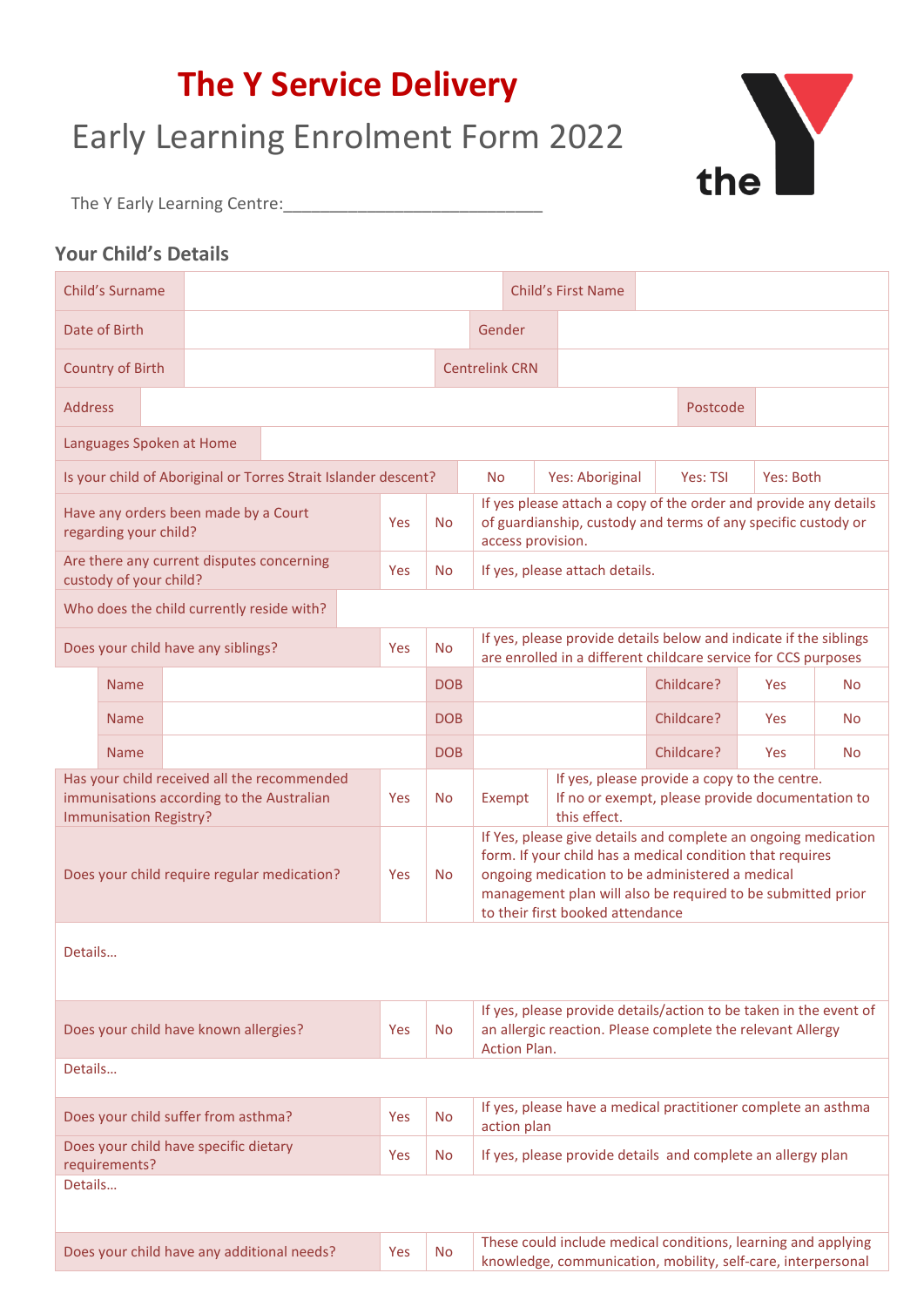|                                                                                                                                                                                                                                                                                                                                                                          |           |                                        |                                                                                 |           |                                                                                                                                                                                                                                                | interactions. If yes please provide details below or attach<br>additional information.                                                                                                                                                                                                                                                                                                               |  |  |  |  |
|--------------------------------------------------------------------------------------------------------------------------------------------------------------------------------------------------------------------------------------------------------------------------------------------------------------------------------------------------------------------------|-----------|----------------------------------------|---------------------------------------------------------------------------------|-----------|------------------------------------------------------------------------------------------------------------------------------------------------------------------------------------------------------------------------------------------------|------------------------------------------------------------------------------------------------------------------------------------------------------------------------------------------------------------------------------------------------------------------------------------------------------------------------------------------------------------------------------------------------------|--|--|--|--|
| Details                                                                                                                                                                                                                                                                                                                                                                  |           |                                        |                                                                                 |           |                                                                                                                                                                                                                                                |                                                                                                                                                                                                                                                                                                                                                                                                      |  |  |  |  |
|                                                                                                                                                                                                                                                                                                                                                                          |           |                                        |                                                                                 |           |                                                                                                                                                                                                                                                |                                                                                                                                                                                                                                                                                                                                                                                                      |  |  |  |  |
| Is there any other information regarding your<br>child's health or background that the staff<br>should be aware of?                                                                                                                                                                                                                                                      |           |                                        | Yes                                                                             | <b>No</b> | This could include being from a cultural and linguistically<br>diverse background, being from a refugee background, or if<br>the child is in the care of the state or the child's place has<br>been sought by a state child protection worker. |                                                                                                                                                                                                                                                                                                                                                                                                      |  |  |  |  |
| Details                                                                                                                                                                                                                                                                                                                                                                  |           |                                        |                                                                                 |           |                                                                                                                                                                                                                                                |                                                                                                                                                                                                                                                                                                                                                                                                      |  |  |  |  |
|                                                                                                                                                                                                                                                                                                                                                                          |           |                                        | I am willing to have my child's information shared with the Child Health Nurse. |           |                                                                                                                                                                                                                                                |                                                                                                                                                                                                                                                                                                                                                                                                      |  |  |  |  |
| Yes                                                                                                                                                                                                                                                                                                                                                                      | <b>No</b> | Signature:                             |                                                                                 |           |                                                                                                                                                                                                                                                |                                                                                                                                                                                                                                                                                                                                                                                                      |  |  |  |  |
| I am willing for my child to participate in all experiences offered. I agree that it is my responsibility to familiarise myself with the<br>program and to advise the centre in writing if I do not wish my child to participate in particular activities or outings. All outings<br>will be advertised in writing and written consent will be sought before any outing. |           |                                        |                                                                                 |           |                                                                                                                                                                                                                                                |                                                                                                                                                                                                                                                                                                                                                                                                      |  |  |  |  |
| Yes                                                                                                                                                                                                                                                                                                                                                                      | <b>No</b> | Signature:                             |                                                                                 |           |                                                                                                                                                                                                                                                |                                                                                                                                                                                                                                                                                                                                                                                                      |  |  |  |  |
|                                                                                                                                                                                                                                                                                                                                                                          |           |                                        |                                                                                 |           |                                                                                                                                                                                                                                                | I give permission for my child to be photographed for use in The Y's online learning platform, Storypark.                                                                                                                                                                                                                                                                                            |  |  |  |  |
| <b>Yes</b>                                                                                                                                                                                                                                                                                                                                                               | <b>No</b> | Signature:                             |                                                                                 |           |                                                                                                                                                                                                                                                |                                                                                                                                                                                                                                                                                                                                                                                                      |  |  |  |  |
|                                                                                                                                                                                                                                                                                                                                                                          |           | entire period of my child's enrolment. |                                                                                 |           |                                                                                                                                                                                                                                                | I give permission for my child to be photographed for use in materials including, but not limited to, printed materials such as<br>Brochures, Newsletters, Videos and digital images used on YMCA WA's Website, and Social Media Pages, such as Facebook. I<br>understand it is my responsibility to update this form if I wish to retract permission. I understand that permission is given for the |  |  |  |  |
| Yes                                                                                                                                                                                                                                                                                                                                                                      | No.       | Signature:                             |                                                                                 |           |                                                                                                                                                                                                                                                |                                                                                                                                                                                                                                                                                                                                                                                                      |  |  |  |  |
|                                                                                                                                                                                                                                                                                                                                                                          |           |                                        |                                                                                 |           |                                                                                                                                                                                                                                                | Sun/Insect Protection and Nappy Cream application Authorisation - Sun protection policy available on request.<br>I authorise staff to apply Sun cream supplied by the service to my child while attending our centre.                                                                                                                                                                                |  |  |  |  |
| <b>Yes</b>                                                                                                                                                                                                                                                                                                                                                               | <b>No</b> | Signature:                             |                                                                                 |           |                                                                                                                                                                                                                                                |                                                                                                                                                                                                                                                                                                                                                                                                      |  |  |  |  |
|                                                                                                                                                                                                                                                                                                                                                                          |           |                                        |                                                                                 |           |                                                                                                                                                                                                                                                | I authorise staff to apply insect repellent supplied by the service to my child while attending if required.                                                                                                                                                                                                                                                                                         |  |  |  |  |
| Yes                                                                                                                                                                                                                                                                                                                                                                      | <b>No</b> | Signature:                             |                                                                                 |           |                                                                                                                                                                                                                                                |                                                                                                                                                                                                                                                                                                                                                                                                      |  |  |  |  |
|                                                                                                                                                                                                                                                                                                                                                                          |           |                                        |                                                                                 |           |                                                                                                                                                                                                                                                | I authorise staff to apply over the Counter Nappy Cream to my child while attending if required.                                                                                                                                                                                                                                                                                                     |  |  |  |  |
| Yes                                                                                                                                                                                                                                                                                                                                                                      | <b>No</b> | Signature:                             |                                                                                 |           |                                                                                                                                                                                                                                                |                                                                                                                                                                                                                                                                                                                                                                                                      |  |  |  |  |

| Families of Port Hedland and Newman: Are you a BHP Billiton Employee? | Yes | No        |
|-----------------------------------------------------------------------|-----|-----------|
| Families of Karratha: Are you a Woodside Employee                     | Yes | <b>No</b> |
| Families of Kalgoorlie: Are you a Northern Star Resource Employee?    | Yes | <b>No</b> |

| The information provided above is    | Parent    | Date |  |
|--------------------------------------|-----------|------|--|
| correct to the best of my knowledge. | Signature |      |  |

| <b>Office Use Only:</b>            |  |                                         |  |  |  |  |  |  |  |
|------------------------------------|--|-----------------------------------------|--|--|--|--|--|--|--|
| Copy of Birth Certificate provided |  | Original Birth Certificate sighted      |  |  |  |  |  |  |  |
| Copy of Immunisation               |  | Copy of Custody Order                   |  |  |  |  |  |  |  |
| Ezidebit form completed            |  | <b>CRN of Parent and Child Provided</b> |  |  |  |  |  |  |  |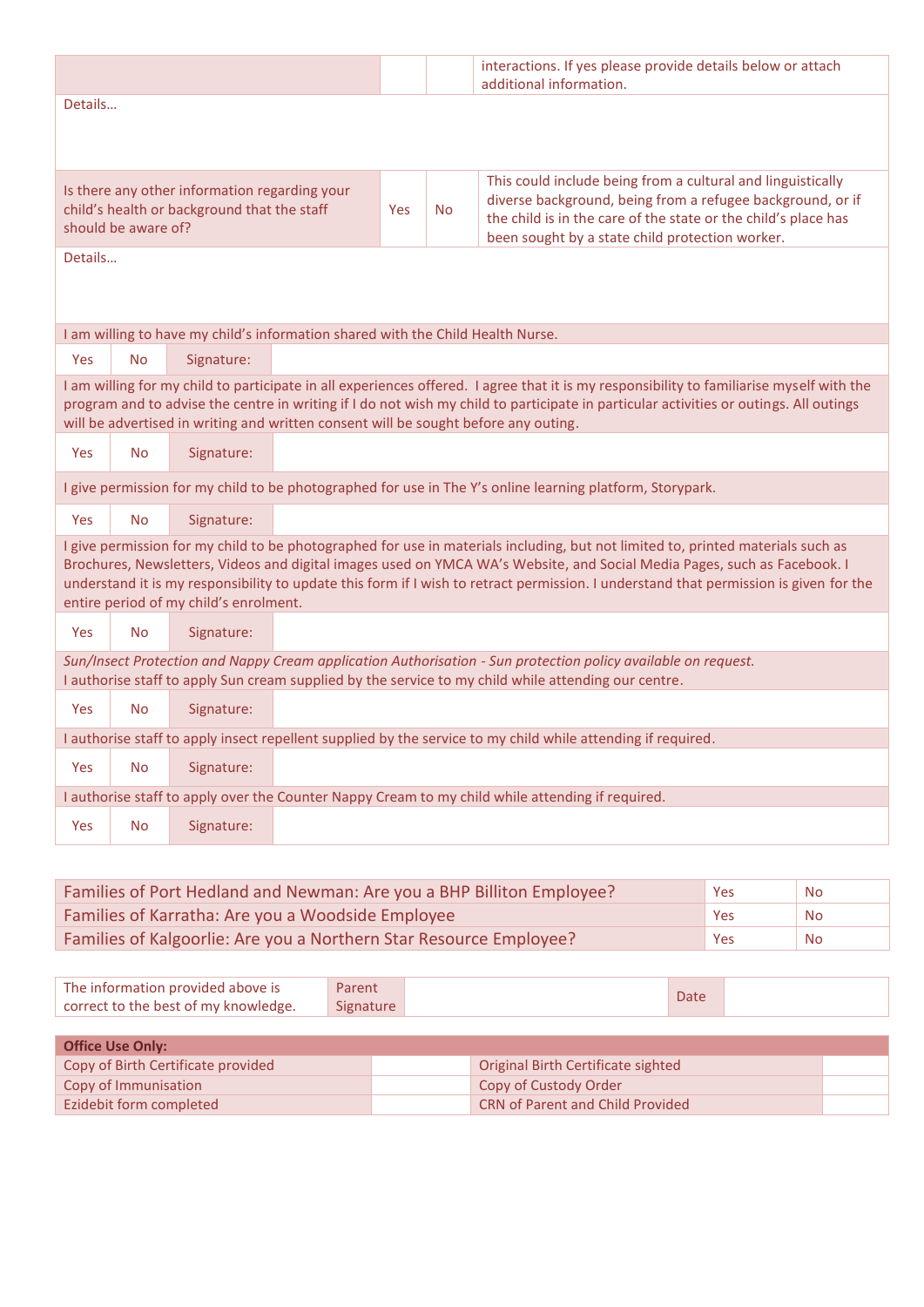### **Parent/Guardian Details**

|                           | Please link Parent 1 with the Parent who's Centrelink CRN you will be using to link with Child Care Subsidy: |  |               |               |                  |  |          |  |  |  |
|---------------------------|--------------------------------------------------------------------------------------------------------------|--|---------------|---------------|------------------|--|----------|--|--|--|
| <b>Parent 1 Full Name</b> |                                                                                                              |  |               | Date of Birth |                  |  |          |  |  |  |
| <b>Centrelink CRN</b>     |                                                                                                              |  |               |               |                  |  |          |  |  |  |
| <b>Home Address</b>       |                                                                                                              |  |               |               |                  |  | Postcode |  |  |  |
| <b>Work Address</b>       |                                                                                                              |  |               | Postcode      |                  |  |          |  |  |  |
| <b>Mobile Phone</b>       |                                                                                                              |  | Work<br>Phone |               |                  |  |          |  |  |  |
| <b>Email Address</b>      |                                                                                                              |  |               |               |                  |  |          |  |  |  |
| Country of Birth          |                                                                                                              |  |               | at home       | Languages spoken |  |          |  |  |  |

| <b>Parent 2 Full Name</b> |  |               |         |                  | Date of Birth |          |  |
|---------------------------|--|---------------|---------|------------------|---------------|----------|--|
| <b>Centrelink CRN</b>     |  |               |         | Occupation       |               |          |  |
| <b>Home Address</b>       |  |               |         |                  |               | Postcode |  |
| <b>Work Address</b>       |  |               |         |                  |               | Postcode |  |
| <b>Mobile Phone</b>       |  | Home<br>Phone |         |                  | Work<br>Phone |          |  |
| <b>Email Address</b>      |  |               |         |                  |               |          |  |
| Country of Birth          |  |               | at home | Languages spoken |               |          |  |

### **Further persons to be contacted in case of emergency & authorised to collect child**

Any person who is unknown to staff is required to produce photo ID. These are people other than the child's parents already listed. These people must be able to collect your child in the event of an emergency if you are unable. Please see Parent Handbook for further details.

Please ensure these emergency contacts are willing and able to collect your child within 30 minutes, in the event of an emergency. **At least 2 contact names must be completed before enrolment commences.**

| <b>Name</b>                                      |                         | <b>Relation to Child</b>                                    |                         |                                                                             |                         |
|--------------------------------------------------|-------------------------|-------------------------------------------------------------|-------------------------|-----------------------------------------------------------------------------|-------------------------|
| <b>Address</b>                                   |                         |                                                             |                         |                                                                             |                         |
| <b>Mobile Phone</b>                              |                         | Home Phone                                                  |                         | <b>Work Phone</b>                                                           |                         |
| Authorised to<br>consent to medical<br>treatment | <b>YES</b><br><b>NO</b> | Authorised to consent<br>to administration of<br>medication | <b>YES</b><br><b>NO</b> | Authorised to approve an<br>educator to take a child<br>outside the service | <b>YES</b><br><b>NO</b> |
|                                                  |                         |                                                             |                         |                                                                             |                         |
| <b>Name</b>                                      |                         | <b>Relation to Child</b>                                    |                         |                                                                             |                         |
| <b>Address</b>                                   |                         |                                                             |                         |                                                                             |                         |
| <b>Mobile Phone</b>                              |                         | <b>Home Phone</b>                                           |                         | <b>Work Phone</b>                                                           |                         |
| Authorised to<br>consent to medical<br>treatment | <b>YES</b><br><b>NO</b> | Authorised to consent<br>to administration of<br>medication | <b>YES</b><br><b>NO</b> | Authorised to approve an<br>educator to take a child<br>outside the service | <b>YES</b><br><b>NO</b> |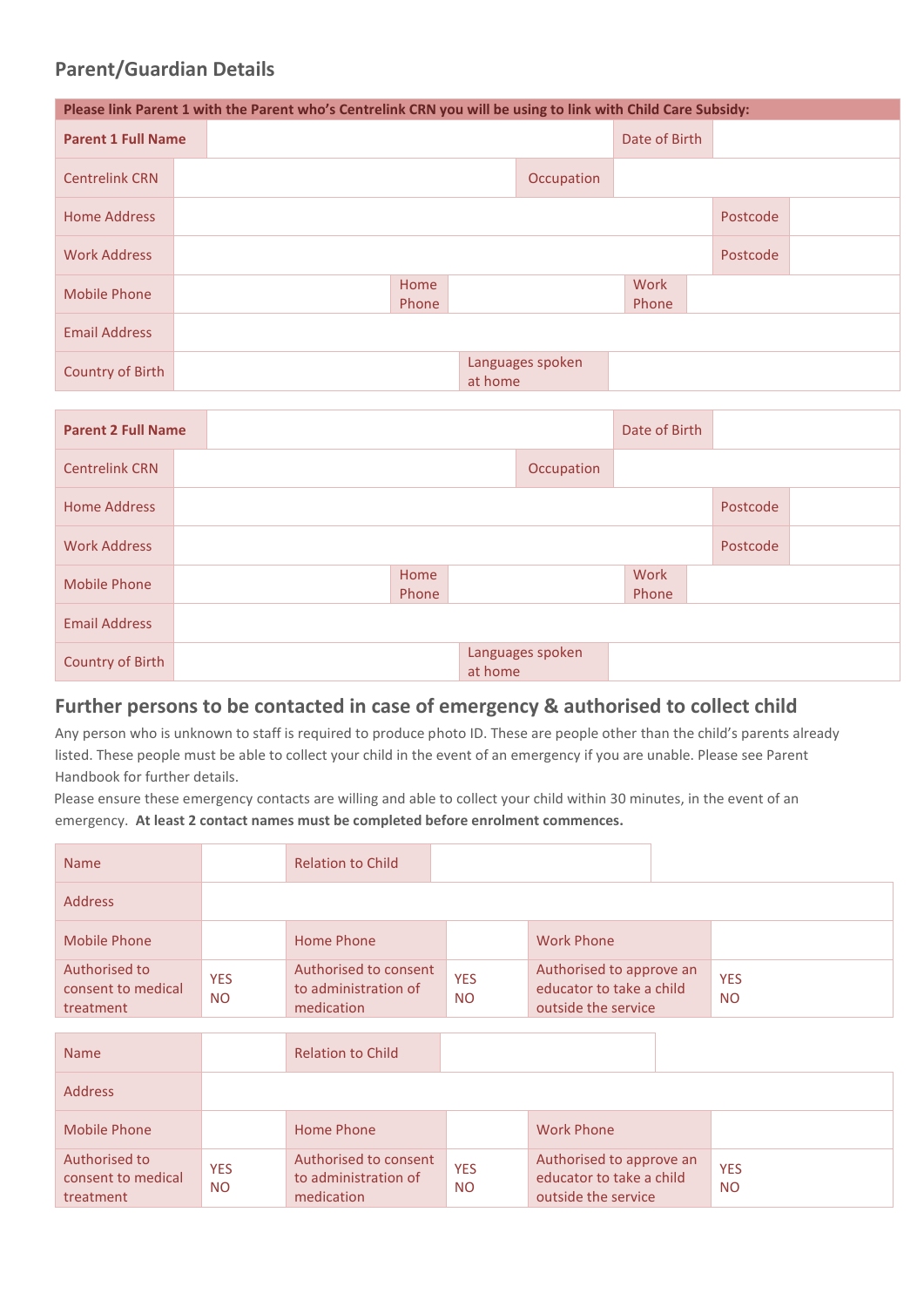| <b>Name</b>                                      |                         | <b>Relation to Child</b>                                    |                         |                                                                                |                         |
|--------------------------------------------------|-------------------------|-------------------------------------------------------------|-------------------------|--------------------------------------------------------------------------------|-------------------------|
| <b>Address</b>                                   |                         |                                                             |                         |                                                                                |                         |
| <b>Mobile Phone</b>                              |                         | Home Phone                                                  |                         | <b>Work Phone</b>                                                              |                         |
| Authorised to<br>consent to medical<br>treatment | <b>YES</b><br><b>NO</b> | Authorised to consent<br>to administration of<br>medication | <b>YES</b><br><b>NO</b> | Authorised to approve<br>an educator to take a<br>child outside the<br>service | <b>YES</b><br><b>NO</b> |
|                                                  |                         |                                                             |                         |                                                                                |                         |
| <b>Name</b>                                      |                         | <b>Relation to Child</b>                                    |                         |                                                                                |                         |
| <b>Address</b>                                   |                         |                                                             |                         |                                                                                |                         |
| <b>Mobile Phone</b>                              |                         | Home Phone                                                  |                         | <b>Work Phone</b>                                                              |                         |
| Authorised to<br>consent to medical<br>treatment | <b>YES</b><br><b>NO</b> | Authorised to consent<br>to administration of<br>medication | <b>YES</b><br><b>NO</b> | Authorised to approve<br>an educator to take a<br>child outside the<br>service | <b>YES</b><br><b>NO</b> |

#### **Permission to Seek Medical Advice**

| Doctor's Name                                                                                                                                                                                                                                                                                                                                                                                                                                                                                                                  |  |  | Contact       |  |  |  |  |  |
|--------------------------------------------------------------------------------------------------------------------------------------------------------------------------------------------------------------------------------------------------------------------------------------------------------------------------------------------------------------------------------------------------------------------------------------------------------------------------------------------------------------------------------|--|--|---------------|--|--|--|--|--|
|                                                                                                                                                                                                                                                                                                                                                                                                                                                                                                                                |  |  | <b>Number</b> |  |  |  |  |  |
| <b>Address</b>                                                                                                                                                                                                                                                                                                                                                                                                                                                                                                                 |  |  | Medicare      |  |  |  |  |  |
|                                                                                                                                                                                                                                                                                                                                                                                                                                                                                                                                |  |  | <b>Number</b> |  |  |  |  |  |
| Medical Insurance Fund                                                                                                                                                                                                                                                                                                                                                                                                                                                                                                         |  |  | Insurance     |  |  |  |  |  |
|                                                                                                                                                                                                                                                                                                                                                                                                                                                                                                                                |  |  | <b>Number</b> |  |  |  |  |  |
| I understand that in the case of an accident or injury, the centre will attempt to contact me; if I cannot be contacted I give<br>authorisation for medical attention to be sought for my child. In the event of an emergency I consent for an ambulance to be<br>called to take my child to hospital. I understand that all medical and transport costs are payable by me and are my responsibility.<br>In the event of an emergency I give my consent for my child's medical files to be released to the admitting hospital. |  |  |               |  |  |  |  |  |
| Parent Signature                                                                                                                                                                                                                                                                                                                                                                                                                                                                                                               |  |  | <b>Date</b>   |  |  |  |  |  |

## **Requested Booking**

Please indicate the days of care you require by ticking the boxes below. Once a booking is requested, 2 weeks written notice is required to cancel the booking without charge. Please be advised that Child Care Subsidy (CCS)may not be payable if your child is absent on their first and/or last day/s at the service and full fees will be charged

| <b>Start Date</b>                |                                    |        |               |                                                                                             |    |           |    |          |           |        |           |  |
|----------------------------------|------------------------------------|--------|---------------|---------------------------------------------------------------------------------------------|----|-----------|----|----------|-----------|--------|-----------|--|
|                                  |                                    | Monday |               | Tuesday                                                                                     |    | Wednesday |    | Thursday |           | Friday |           |  |
|                                  |                                    | AM.    | PM            | AM.                                                                                         | PM | <b>AM</b> | PM | AM.      | <b>PM</b> | AM.    | <b>PM</b> |  |
| Week 1 (Weekly Bookings)         |                                    |        |               |                                                                                             |    |           |    |          |           |        |           |  |
|                                  | Week 2 (Fortnightly Bookings Only) |        |               |                                                                                             |    |           |    |          |           |        |           |  |
| <b>Outside School Hours Care</b> |                                    |        |               |                                                                                             |    |           |    |          |           |        |           |  |
| Fulltime - 10hr Scheme           |                                    |        | 730am - 530pm | Please note that early drop off or late collection will incur a fee. As per our conditions. |    |           |    |          |           |        |           |  |
| <b>Casual Care</b>               | $\checkmark$                       |        |               |                                                                                             |    |           |    |          |           |        |           |  |
| <b>Vacation Care</b>             |                                    |        |               |                                                                                             |    |           |    |          |           |        |           |  |

#### **Enrolment Conditions**

**Please read and sign overleaf – Please note, in the below conditions we refer to the Young Mens Christian Association of WA as 'The Y'**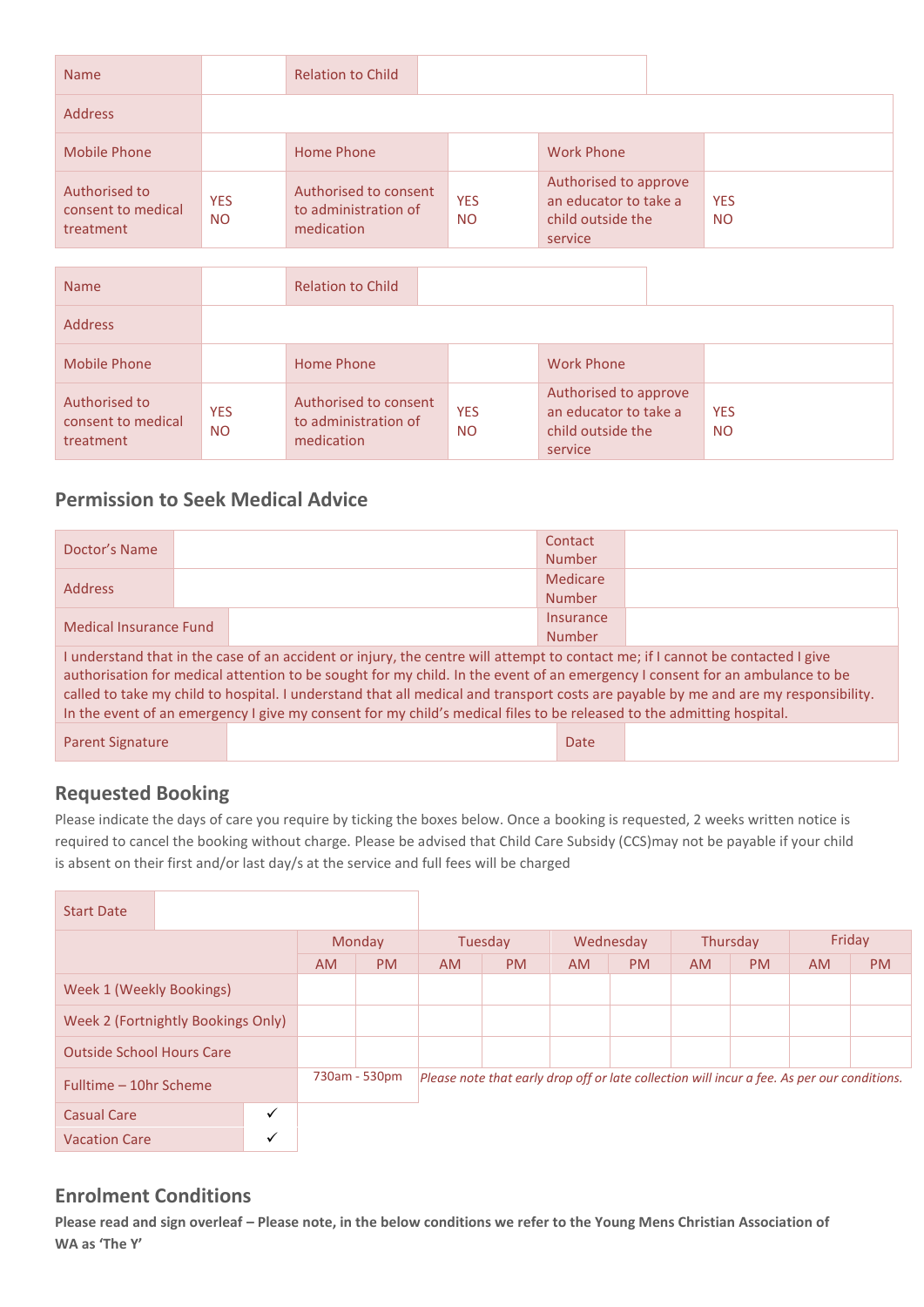- 1. A staff member must be notified of the arrival and departure of a child at the centre. All children are to be signed in and out by an authorized person.
- 2. All children must be collected from the centre by the centre's closing time. Due to staffing requirements, late fees apply to the collection of children after this time. A late fee of \$1.00 per minute will be charged every minute after closing time. This will be automatically added to your account and the fee will be paid to the educators on duty. If you are on the 10 hour scheme, a late free of \$1.00 per minute will be charged every minute outside of the 10 hour session.
- 3. Upon enrolment, fees are to be paid 2 weeks' in advance and maintained fortnightly in advance thereafter to ensure an ongoing enrolment at the centre. Two weeks written notice is required to permanently cancel any booking this includes permanent and casual bookings.
- 4. Child Care Subsidy (CCS) is available but until The Y receives notification from the Child Care Management System (CCMS), the Parent/Guardian will be responsible for the entire fee. I am aware that it is my responsibility to maintain a current Income Assessment Notice as well as my child(ren)'s Immunisations to continue to receive CCS. CCS is not payable for any absences occurring at the start or end of care or for any attendances where the child has not been signed in or out of care.
- 5. Payment in advance secures your child care placement, therefore payment is required whether your child attends care or not. This includes payment for sick days, public holidays and holidays. Fees are not payable when the centre is closed over the Christmas or New Year Period.
- 6. I give permission for the centre to transport my child(ren) who are enrolled for outside school hours' care (OSHC) to and/or from school (if applicable to the centre). On agreement to this permission I understand an additional Authority to transport form will need to be completed prior to my child's first booked day of care. However, I also understand that written permission will be sought from the centre for my child(ren) to be transported for events outside of previously mentioned OSHC service.
- 7. Any child suffering from an illness, which may, in any way be transferred to other children or staff, shall not be accepted into our care. Once such illness is diagnosed the parent/guardian shall be contacted and requested to resume responsibility for that child. Such illness may be (but not limited to) head lice, measles, chicken pox, mumps, cold sores, impetigo and conjunctivitis. The children will be accepted back into the centre upon provision of a clearance certificate from a medical practitioner. Fees are still payable during these periods.
- 8. Authorisation is given for medical attention to be sought for the child if required in an emergency. All medical and emergency transport expenses will be the responsibility of the parent/guardian should this be necessary.
- 9. No prescribed medication will be given to a child unless it is in the original packaging and with the written authority of the parent. No medication is to be left in the child's bag or to be self-administered. Non-prescription medication will only be administered when a letter is supplied and signed by a medical practitioner.
- 10. Any changes of my child's details. I.e. address, telephone number or any other details that appear on the enrolment form must be made known and recorded with the Centre Director immediately on a change of address form.
- 11. The Y commits to the following in regards to your privacy. We commit to: retaining your information in a secure environment and will only provide essential information to our agents or service providers for the purpose of conducting our business or service with you; binding all staff, agents or service providers to our confidentiality agreements and our Privacy Policies; not sharing or selling your information to any third party for marketing purposes and not releasing information unless required by law to do so; providing you with a copy of our Policy document if your require it; explaining the reasons for collecting the information, how we use it, and the consequences of not having the information required. Non identifiable information is used for reporting and program improvement and may be provided to The Y National Office and other Y Associations and organisations which partner with The Y.
- 12. Please bear in mind The Y policy of payment in advance to avoid any overdue or debt collection fees. I understand that any fees incurred by a debt collection agency will be my responsibility for payment. Copies of these enrolment conditions are available for your records upon request.
- 13. Please note that an Ezidebit agreement is the only form of payment accepted at The Y services. No enrolments will be accepted without these details. Your billing schedule can be arranged with your Centre Director. A dishonored payment may attract additional bank fees which the account holder is responsible for. Please be aware that if there is one dishonored payment care will automatically be cancelled until full payment has been received.
- 14. I understand that by providing my email address, correspondence such as account statements, newsletters, invitations to participate in procedural reviews and memos will be forwarded electronically.
- 15. I am aware that The Y has a responsibility to ensure that any incidents of suspected child maltreatment will be handled with respect and will be dealt with promptly and appropriately. Any allegation or disclosure of abuse, neglect or assault, including sexual assault, of an enrolled child will be reported to the Department of Child Protection.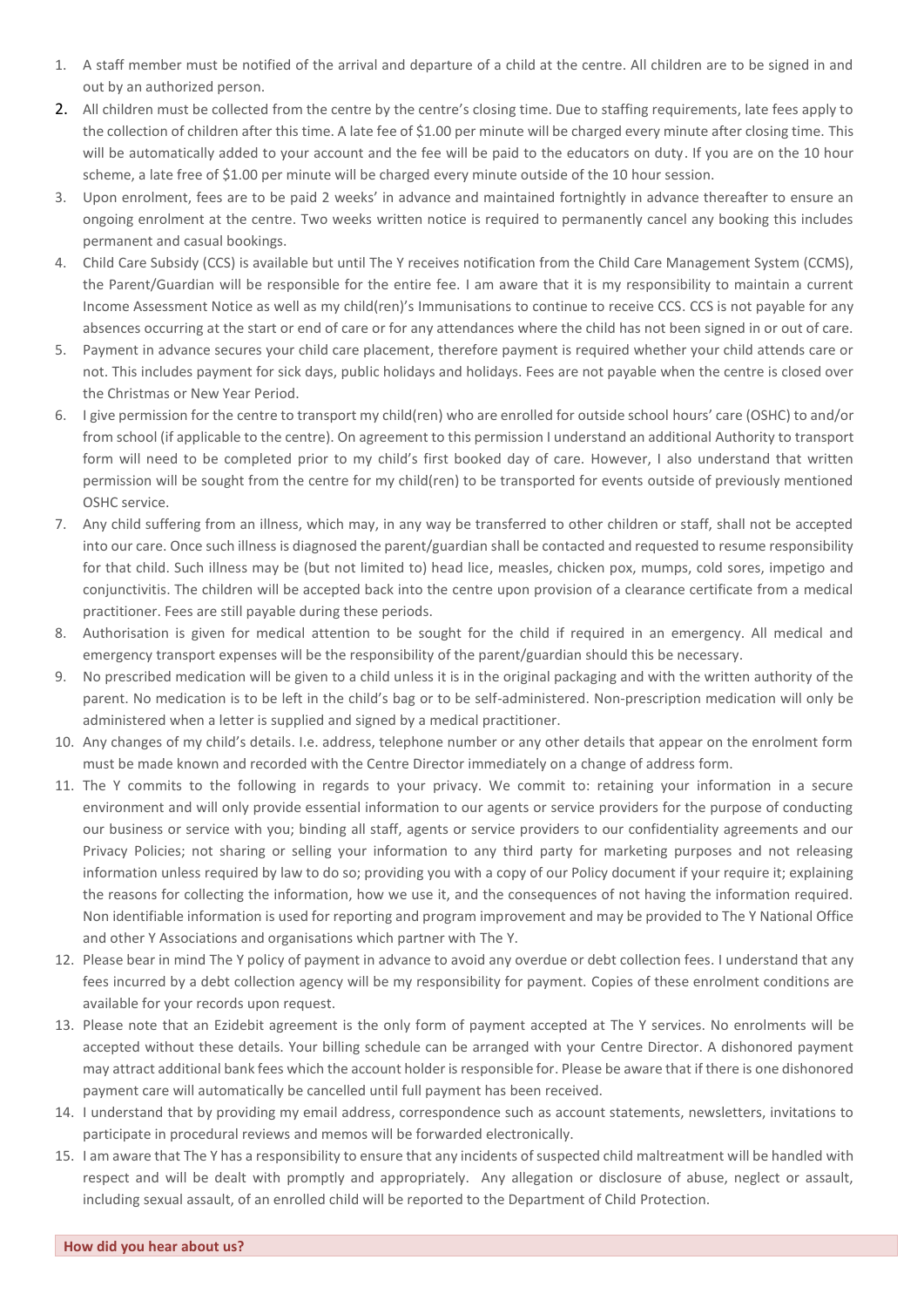|                    | I have read, understood and agree to the Parent Enrolment Package, including the parent handbook, policies, booking and<br>charging practices. I understand that I can contact the Director if I have any questions relating to the Parent Enrolment Package. |      |  |  |  |  |  |  |
|--------------------|---------------------------------------------------------------------------------------------------------------------------------------------------------------------------------------------------------------------------------------------------------------|------|--|--|--|--|--|--|
| <b>Parent Name</b> |                                                                                                                                                                                                                                                               |      |  |  |  |  |  |  |
| Signature          |                                                                                                                                                                                                                                                               | Date |  |  |  |  |  |  |

**Information for Child Care Professionals** Completed form to be given to your child's Educator